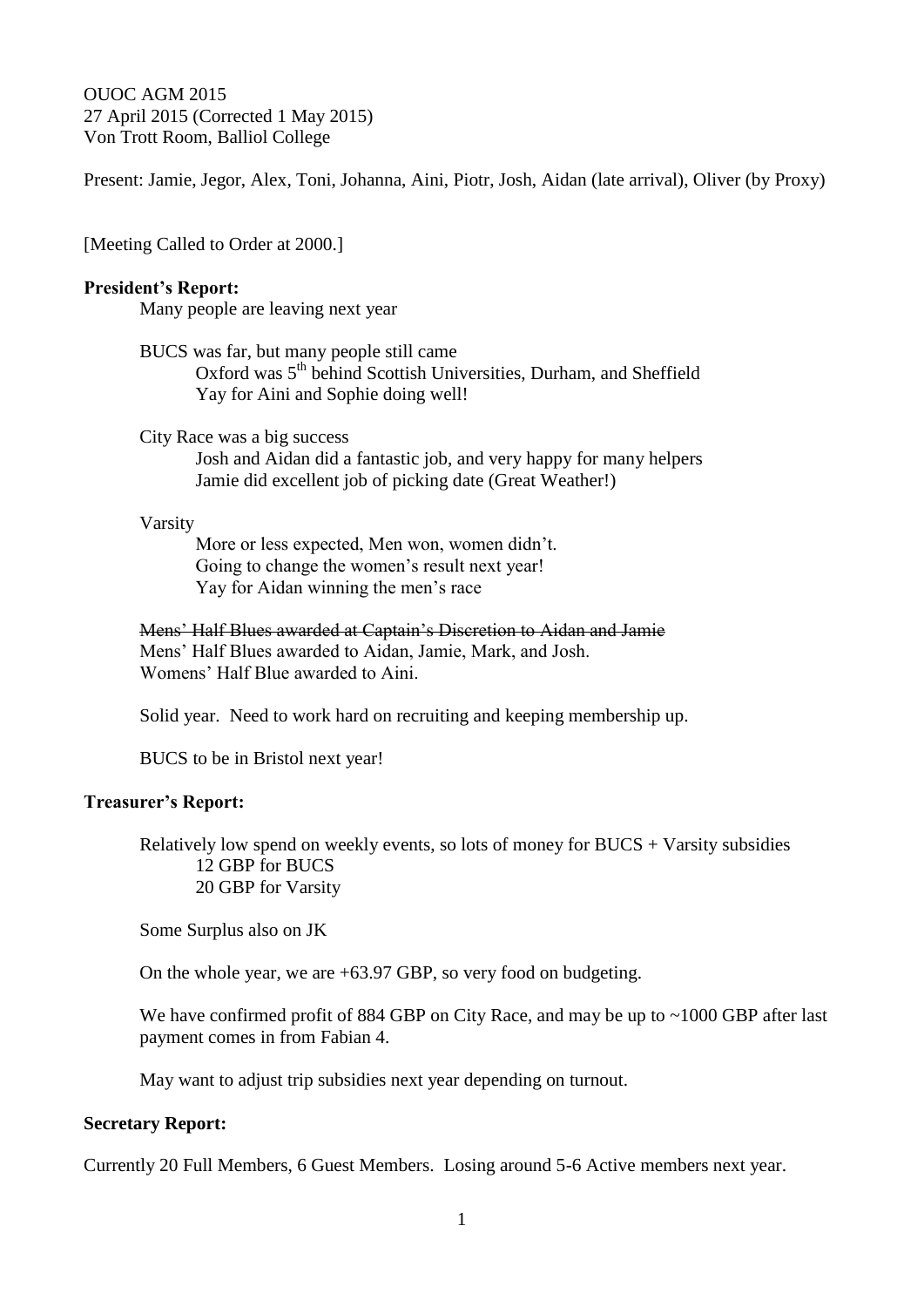Need to be careful about taking care of novices and not scaring them away. [Aidan Arrives]

## **Committee Elections:**

| <b>Position</b>         | <b>Elected Person</b> |
|-------------------------|-----------------------|
| President               | Aidan Smith           |
| Secretary               | Jamie Parkinson       |
| Treasurer               | Toni Lehtonen         |
| Kit Officer             | Toni Lehtonen         |
| <b>Training Officer</b> | Jegor Kostylev        |
| <b>Safety Officer</b>   | Jamie Parkinson       |
| Keeper of the Printer   | Aini Vuorinen         |
| Social Secretary        | Aini Vuorinen         |
| Women's Captain         | Aini Vuorinen         |
| IT Officer              | Oliver Robshaw        |

All committee positions were elected by unanimous consent. Much applause.

*Notes:* Jamie to send info on Google Drive with local maps to Jegor. Will coordinate with Linjia to use a rental car to transfer printer to Aini.

Drivers for Next year: Jamie, Aini, Johanna (Alex will get her information for Sports Fed)

### **Awards:**

## *Diced Carrot.*

Nominations:

Aidan for his Magneto "costume" at the BUCS social (Nominated by Alex) Jamie for his Royal Mile run after the BUCS social (Nominated by Aidan)

Discussion of "meaning" of diced carrot award. It is decided this is for the most "embarrassing incident at a social event"…not "impressive incident at social event"

Discussion of possible location of former trophy. Is probably missing due to Alan Cherry. Will replace with a real carrot.

By show of hands: Aidan receives 1 vote. Jamie receives 0 votes. There are 7 abstentions and 2 not voting. Aidan is awarded the diced carrot and will be pidged a carrot by the previous year's winner (Aini).

# *Most Improved*

### Nominations:

Jamie for attracting attention of GB squad (Nominated by Aidan)

Mark McLeod for placing 3<sup>rd</sup> at Varsity despite not orienteering for a long time and doing rowing (Nominated by Jamie)

Alex for just getting better (Nominated by Josh)

Aini for  $21<sup>st</sup>/60$  place finish at BUCS (Nominated by Jamie)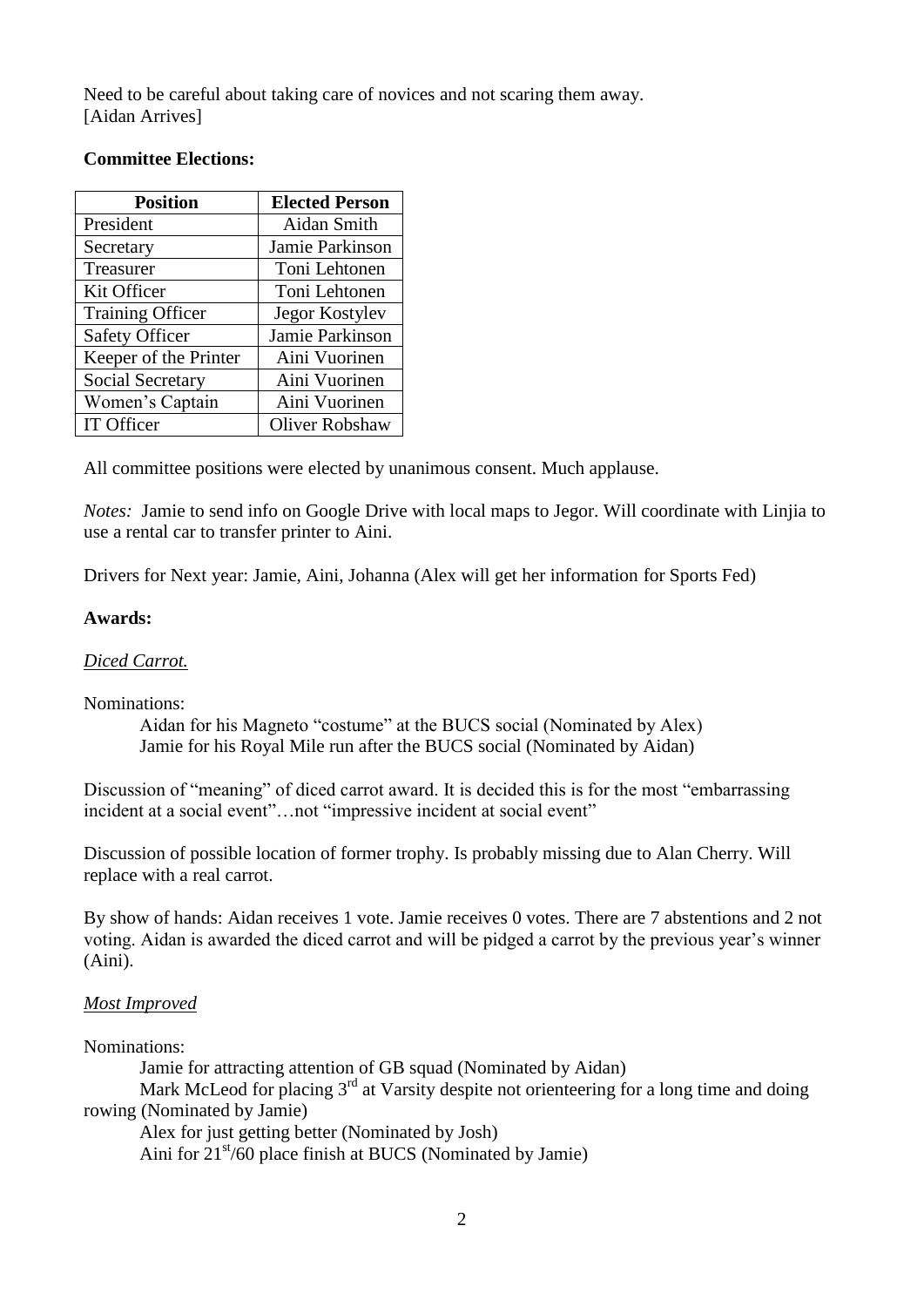By secret paper ballot: Jamie receives 4 Votes. Mark receives 0 votes. Alex receives 5 votes. Aini receives 1 vote. Alex is awarded most improved orienteer of the year.

# **Club Colors:**

These are awarded for outstanding contributions to the club. Jamie has designated Josh and Alex as recipients.

# **Any Other Business:**

May 16<sup>th</sup> Cuppers. To piggyback on TVOC Saturday Series Event. Need to publicize ASAP…Jamie will circulate info Women get 20% time reduction, top 3 finishers count for each college.

Old committee to contact successors individually soon and arrange handover.

End of Year pack to be addressed soon by outgoing committee.

[Motion to Adjourn adopted by unanimous consent at 2046.]